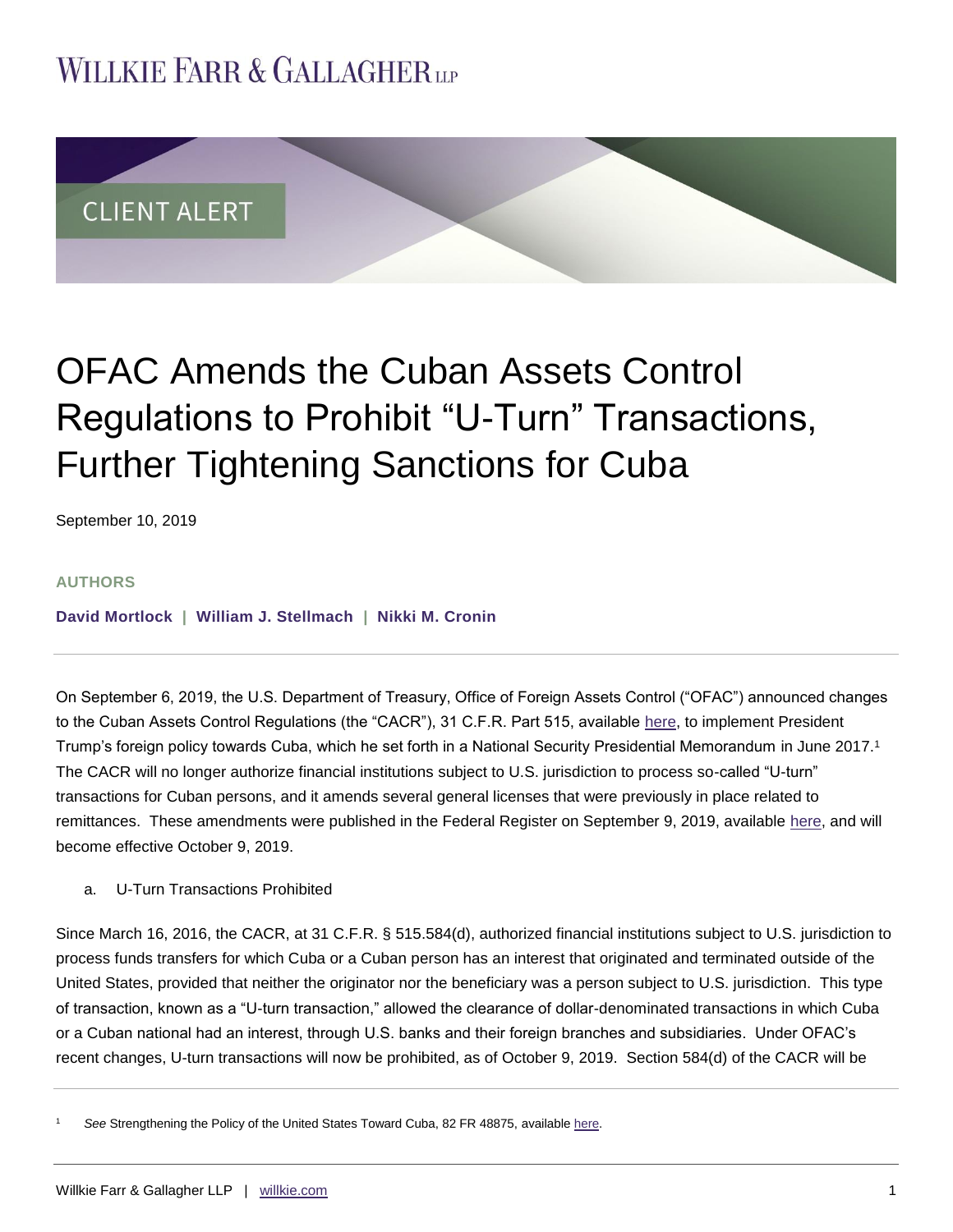## **OFAC Amends the Cuban Assets Control Regulations to Prohibit "U-Turn" Transactions, Further Tightening Sanctions for Cuba**

replaced with an authorization for financial institutions subject to U.S. jurisdiction to reject, rather than block, such transactions.

When a bank subject to U.S. jurisdiction, including foreign branches and subsidiaries of U.S. financial institutions, receives a transaction in which a Cuban person has an interest, it should reject the transaction and return the funds to the remitter. Non-U.S. banks should also not initiate transactions in U.S. dollars in which a Cuban person has an interest, as this could cause a violation by the U.S. correspondent bank involved in the transaction.

#### b. Remittances

The newly issued amendments also make several changes to the CACR authorizations related to remittances, at 31 C.F.R. § 515.570. The general license authorizing family remittances will now include a cap of \$1,000 per quarter authorized to be sent from one remitter to one Cuban national. Additionally, the authorization for family remittances will now exclude close relatives of prohibited officials of the Government of Cuba or of prohibited members of the Cuban Communist Party. The CACR defines "close relative" as any individual related to that person by blood, marriage, or adoption who is no more than three generations removed from that person or from a common ancestor with that person.<sup>2</sup> OFAC also announced that it is eliminating all authorizations for donative remittances, which the CACR previously authorized at 31 C.F.R. § 517.570.

Finally, the amendments authorize unlimited remittances to self-employed individuals in the non-state sector in Cuba. The regulations define "self-employed individual" as a Cuban national who is one or more of the following: (a) an owner or employee of a small private business or a sole proprietorship, including restaurants (paladares), taxis, and bed-andbreakfasts (casas particulares); (b) an independent contractor or consultant; (c) a small farmer who owns his or her own land; or (d) a small usufruct farmer who cultivates state-owned land to sell products on the open market. The stated purpose of this authorization is to support the private sector economy in Cuba.

#### c. Conclusion

As noted above, financial institutions and other entities have until October 9, 2019 to implement the described changes. Financial institutions should update their policies and procedures regarding Cuba to account for the amended authorizations and must no longer process any U.S. dollar-denominated transactions relating to Cuba, even where the originating and beneficiary parties are not subject to U.S. jurisdiction, unless subject to an applicable general license or exemption.

<sup>2</sup> *See* 31 C.F.R. § 515.339.